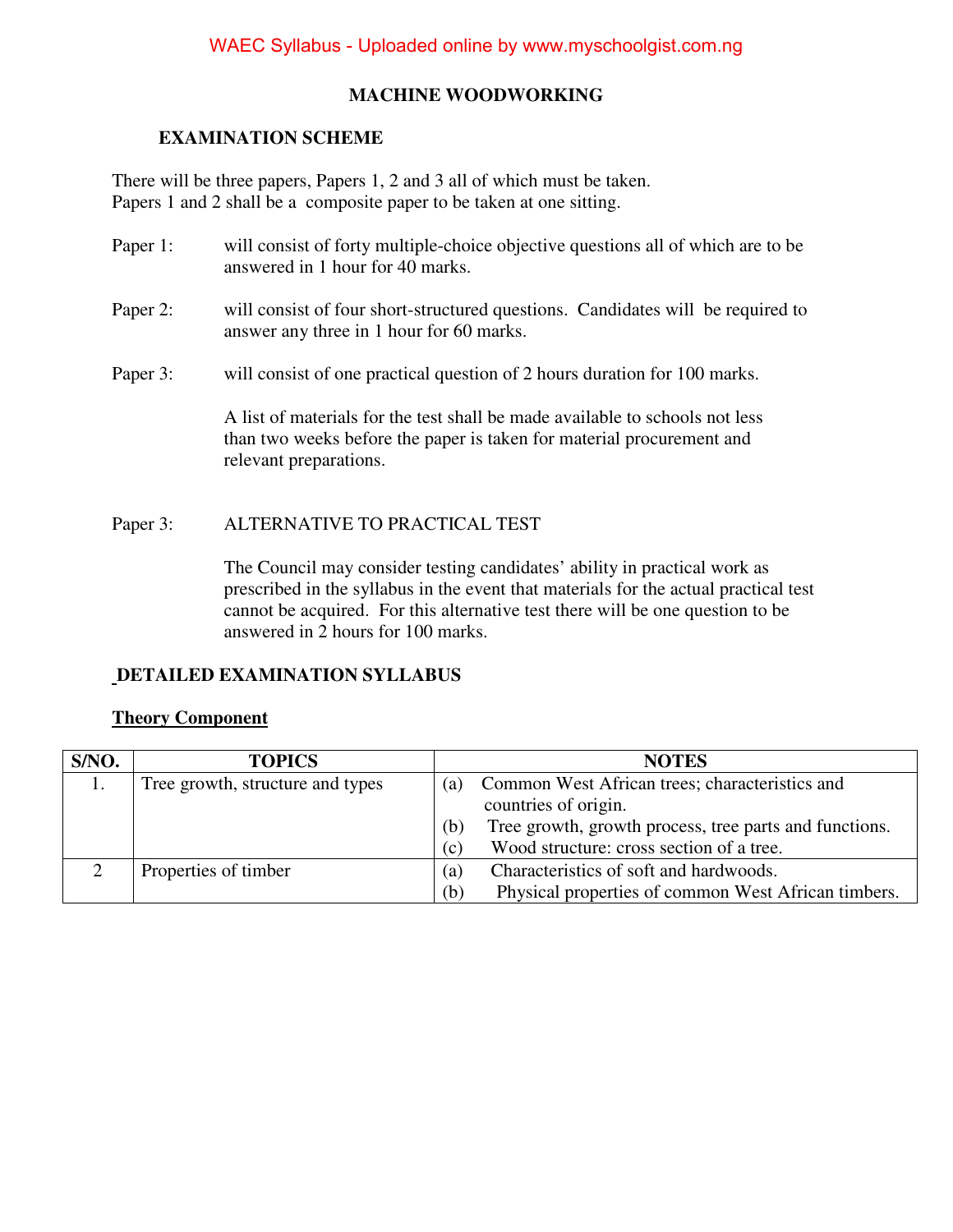# WAEC Syllabus - Uploaded online by www.myschoolgist.com.ng

| 3              | <b>Timber Processing:</b><br>conversion<br>(a)<br>seasoning<br>(b)<br>preservation<br>(c) | Concept of timber conversion.<br>(a)<br>Methods of timber conversion.<br>(b)<br>Common market sizes of timber.<br>(c)<br>Concept of timber seasoning.<br>(d)<br>Reasons for seasoning timber.<br>(e)<br>(f)<br>Methods of seasoning timber, including advantages<br>disadvantages.<br>and<br>Types and characteristics of timber preservatives.<br>(g)<br>Application of timber preservatives.<br>(h) |  |
|----------------|-------------------------------------------------------------------------------------------|-------------------------------------------------------------------------------------------------------------------------------------------------------------------------------------------------------------------------------------------------------------------------------------------------------------------------------------------------------------------------------------------------------|--|
| $\overline{4}$ | Timber defects                                                                            | Types - natural and artificial defects e.g. knots, shakes, splits,<br>etc.                                                                                                                                                                                                                                                                                                                            |  |
| 5              | General wood machine shop safety                                                          | General machine shop safety habits.<br>(a)<br>Electrical and mechanical safety rules.<br>(b)                                                                                                                                                                                                                                                                                                          |  |
| 6              | Safety equipment and devices in the<br>wood machine shop                                  | Identification and uses of common machine shop safety<br>equipment and devices (e.g. fire extinguisher, first aid box,<br>sand bucket, etc).                                                                                                                                                                                                                                                          |  |
| 7.             | Safety in the operations of<br>woodworking machines.                                      | Specific safety rules guiding the use of each woodworking<br>machine.                                                                                                                                                                                                                                                                                                                                 |  |
| 8.             | Wood machine layout                                                                       | Principles of machine shop layout.<br>(a)<br>Flow diagram of a machine shop layout.<br>(b)                                                                                                                                                                                                                                                                                                            |  |
| 9.             | Woodwork machines                                                                         | Parts, accessories, uses and maintenance of machines: cross<br>cut saw, circular saw bench, surface planer, thicknesser, jig<br>saw, sander, band saw, tenoner, mortiser, router, spindle<br>moulder, lathe.                                                                                                                                                                                          |  |
| 10.            | Wood machining                                                                            | Machine operations involving crosscutting, ripping, grooving<br>surface planing, shooting, chamfering, bevelling, tapering,<br>sanding, curve cutting, mitre cutting, tenonning, turning,<br>rebating, mortising, shaping, moulding.                                                                                                                                                                  |  |
| 11.            | Business opportunities in machine<br>woodworking                                          | Identification of business opportunities in Machine<br>(a)<br>Woodworking.<br>Feasibility study of business opportunities in Machine<br>(b)<br>Woodworking.                                                                                                                                                                                                                                           |  |
| 12.            | Funds sourcing                                                                            | Sources of funds – Personal, savings, bank loans, co-operatve<br>associations, thrifts, etc.                                                                                                                                                                                                                                                                                                          |  |
| 13.            | Operating and managing a wood<br>machine Shop                                             | Setting up and managing a machine shop.                                                                                                                                                                                                                                                                                                                                                               |  |

### **Practical Component**

| Practical activities will include:                       | Bevelling and tapering;  |
|----------------------------------------------------------|--------------------------|
| Crosscutting;                                            | Grooving;                |
| Ripping;                                                 | Mitring;                 |
| Shooting, surface planning; thicknessing; curve cutting; | Moulding;                |
| Sanding;                                                 | Turning;                 |
| Mortising; tenonning;                                    | Cleaning and lubricating |
| machine parts Chamfering;<br>and accessories             |                          |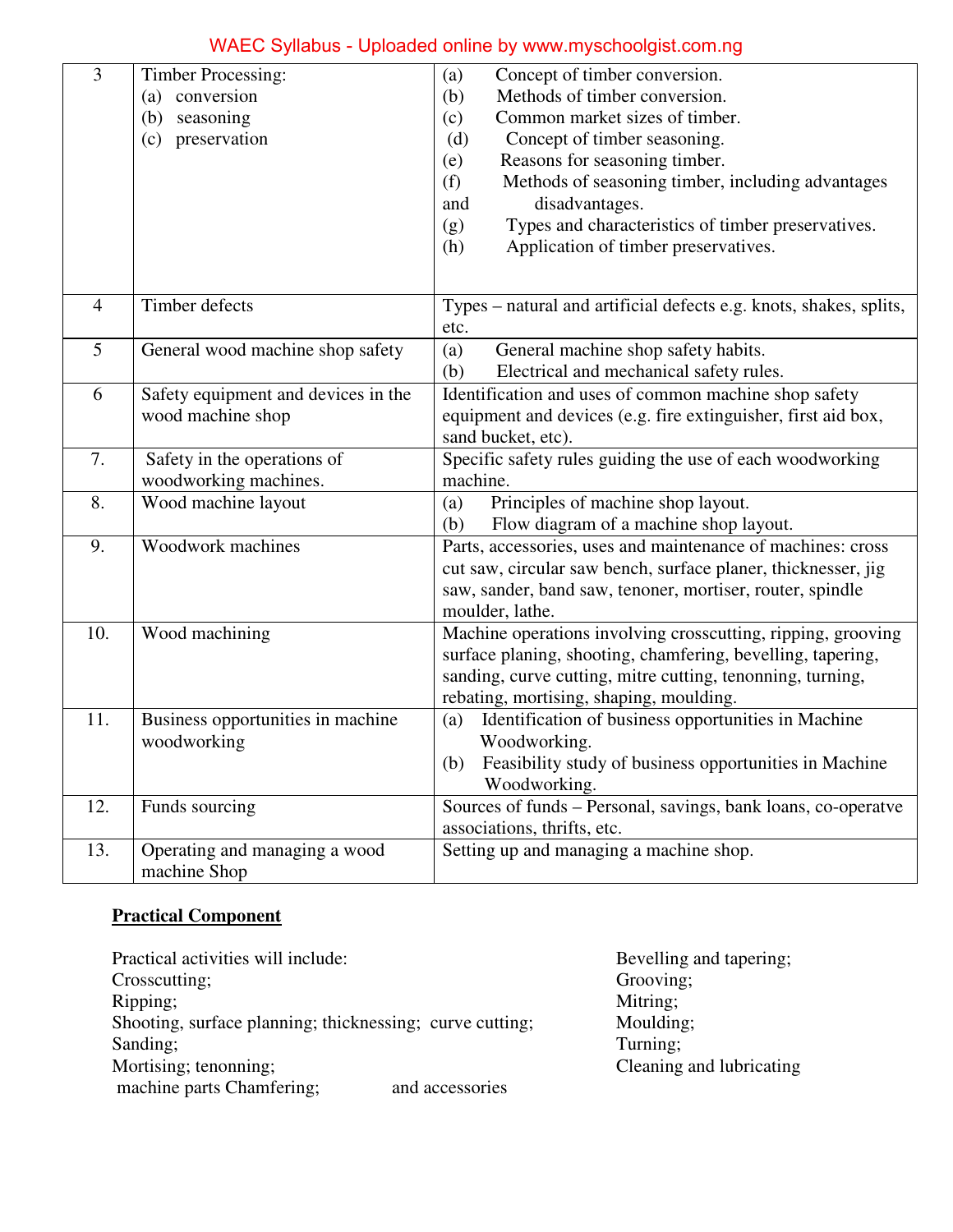## **LIST OF FACILITIES AND MAJOR EQUIPMENT/MATERIALS REQUIRED:**  WAEC Syllabus - Uploaded online by www.myschoolgist.com.ng

#### **Machines**

| S/NO. | <b>DESCRIPTION</b>                | <b>MINIMUM QUANTITY</b> |
|-------|-----------------------------------|-------------------------|
|       |                                   | <b>REQUIRED</b>         |
| 1.    | Radial Arm CROSS CUTTING Mc       | $\overline{2}$          |
| 2.    | Circular Saw                      | $\overline{2}$          |
| 3.    | <b>Surface Planer</b>             | $\overline{2}$          |
| 4.    | Thicknesser                       | $\overline{2}$          |
| 5.    | <b>Band Saw</b>                   | $\overline{2}$          |
| 6.    | Moticer (Hollow Square Chisel and | $\overline{2}$          |
|       | Chain                             |                         |
| 7.    | Tenoner                           | $\overline{2}$          |
| 8.    | Router                            | $\overline{2}$          |
| 9.    | Spindle Moulder                   | $\overline{2}$          |
| 10.   | Wood Turning Lathe                | $\overline{2}$          |
| 11.   | <b>Orbital Sander</b>             | $\overline{2}$          |
| 12.   | <b>Veneering Press</b>            | $\overline{2}$          |
| 13.   | <b>Dimension Saw</b>              | $\overline{2}$          |
| 14.   | Powered Saw                       | $\overline{2}$          |
| 15.   | Jig Saw                           | $\overline{2}$          |
| 16.   | <b>Spraying Machine</b>           | $\overline{2}$          |
| 17.   | Drill Press - Table Type          | $\overline{2}$          |
| 18.   | Drill Press – Standing Type       | $\overline{2}$          |
| 19.   | <b>Cutter Grinding Machine</b>    | $\overline{2}$          |
| 20.   | Saw Sharpening Machine            | $\overline{2}$          |

### **Accessories**

| S/NO. | <b>DESCRIPTION</b>                                      | <b>MINIMUM QUANTITY</b><br><b>REQUIRED</b> |
|-------|---------------------------------------------------------|--------------------------------------------|
|       |                                                         |                                            |
| 1.    | Circular Saw Blade (rip saw, cross ant saw, combination | 5 each                                     |
|       | saw)                                                    |                                            |
| 2.    | Mitre Gauge                                             | 2                                          |
| 3.    | Spray Gun                                               | $\overline{2}$                             |
| 4.    | <b>Morticing Attachments</b>                            | Various                                    |
| 5.    | <b>Turning Chisels</b>                                  | Various                                    |
| 6.    | Calipers (Outside and Inside)                           | 5                                          |
| 7.    | <b>Cutter Blocks and Cutters</b>                        | 5 each                                     |
| 8.    | Oil Can                                                 | 5                                          |
| 9.    | <b>Spanners</b>                                         | 5 sets                                     |
| 10.   | Drill Bits                                              | Various                                    |
| 11.   | Grinding Block                                          | 5                                          |
| 12.   | Grease Gun                                              | $\overline{2}$                             |
| 13.   | Band Saw Blades (6, 12, 18 and 25mm)                    | 5                                          |
| 14.   | Mortising Chisels (6, 9, 12, 15, 18 and 25 mm)          | 5 each                                     |